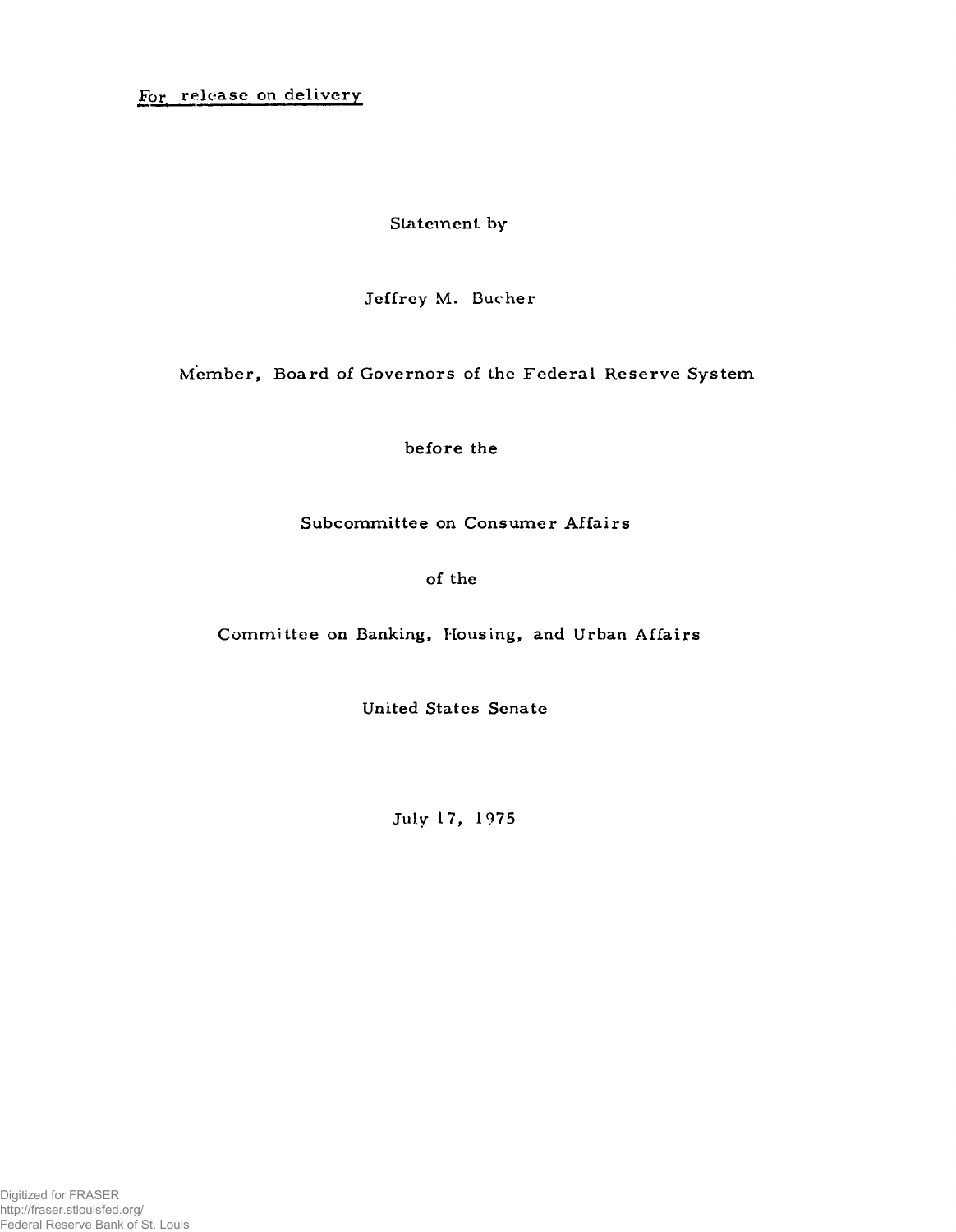I appreciate the opportunity to appear before this Subcommittee to offer the views of the Federal Reserve Board on proposed legislation dealing with the Equal Credit Opportunity Act and consumer leasing. Three bills are before the committee which would amend the Equal Credit Opportunity Act: II.R . 6516, S. 483 and S. 1927. Two legislative proposals to regulate consumer leasing, S. 1900 and S. 1961 are also under consideration. 1 would first like to address myself to the suggested amendments to the Equal Credit Opportunity Act.

The three Equal Credit Opportunity bills would add new classes to the existing categories of sex and marital status. Ti.R. 6516 would add the categories of race, color, religion, national origin and age. S. 1927 would amend the Act to include not only those categories covered by H.R. 6516 but also discrimination based on a person's political affiliation, receipt of public assistance benefits, exercise of rights under the Act or other provisions of law and such other classifications as the Board may establish by regulation. In contrast, S. 483 would simply amend the existing law to prohibit discrimination on the basis of an "arbitrary age limit".

Let me begin by stating, as I did before the House Subcommittee on Consumer Affairs on April 22 of this year, that the Board strongly f&vors the elimination in credit transactions of all discrimination based on factors other than an individual's creditworthiness. Although there is no legal right to receive credit, the Board believes a great deal can be done to assure that credit is made available to equally creditworthy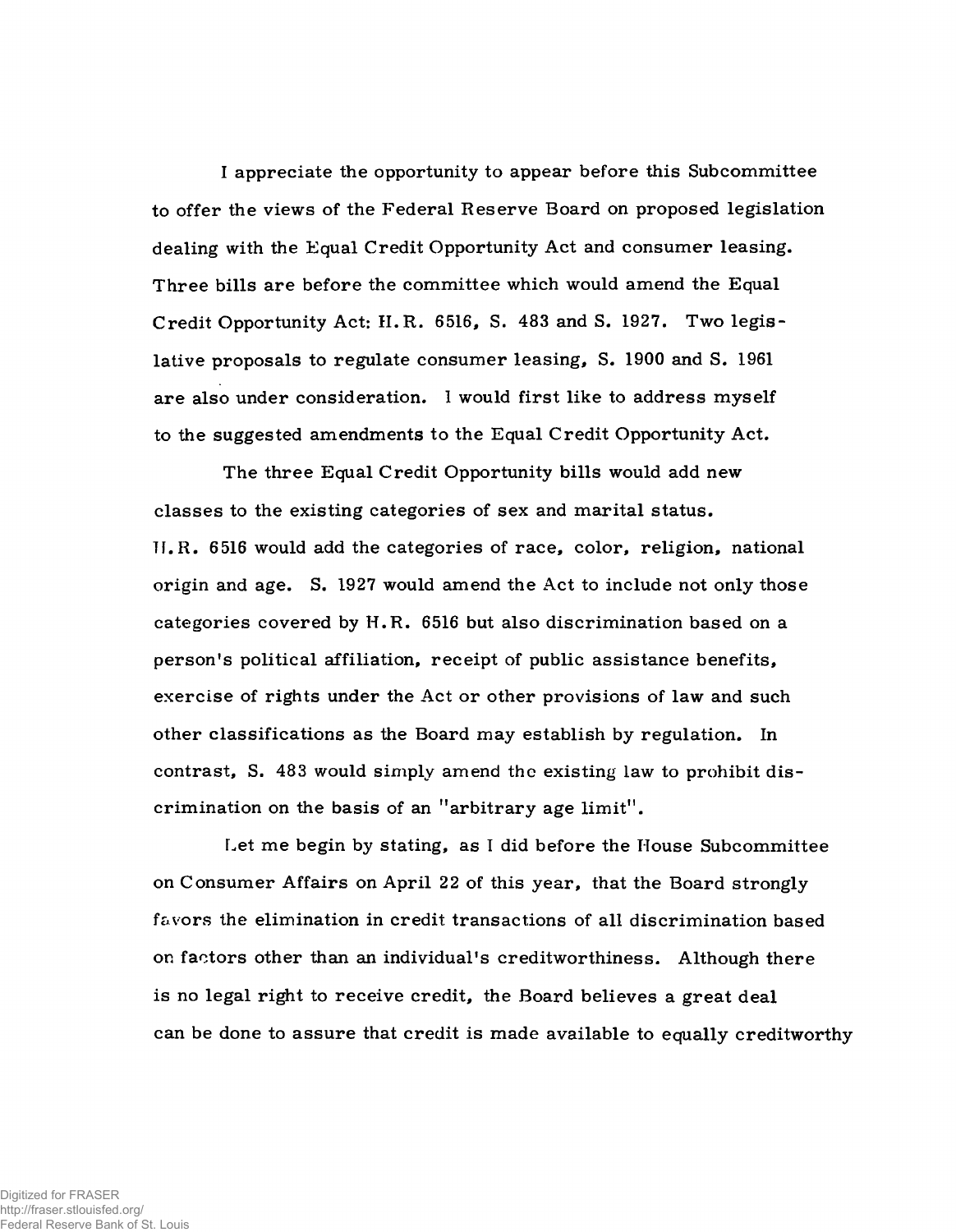**people on a just and fair basis. The denial of credit based upon a person's membership in a group without reference to that individual's qualifications works to the economic disadvantage of applicants and creditors alike.**

**It is because we believe that fair and equal access to credit is a matter of great importance that the Board recommends that Congress delay enactment of this legislation until there has been sufficient opportunity to benefit from experience in implementing the regulations under the sex and marital status provisions of the Equal Credit Opportunity Act which goes into effect in Octobcr of this year. In the course of our preparation of this regulation we have developed an increased appreciation of the many complexities involved in implementing the requirements of this type of legislation. Based upon our experience to date, we feel that the Equal Credit Opportunity Act should not be extended without a thorough exploration, delineation and resolution of the basic issues present in regulating these areas.**

**Our cxpcrionce in drafting regulations to implement the existing law has brought to the surface many problems the solutions to which** must be tested in practice before we can confidently apply similar **approaches in other areas. Some of the more perplexing questions which have not yet been finally resolved include the extent to which a creditor should be required to consider alimony as ordinary income, the extent to which a non-working spouse should benefit from the credit history of a joint account and the problem of how to provide the consumer with a "clear and meaningful" statement of the reasons for denial. In our effoi :.s to reconcile the statutory goal of equal credit opportunity with the need to preserve the lender's ability to di -t '.gcish arcura'.oly**

**-** 2 **-**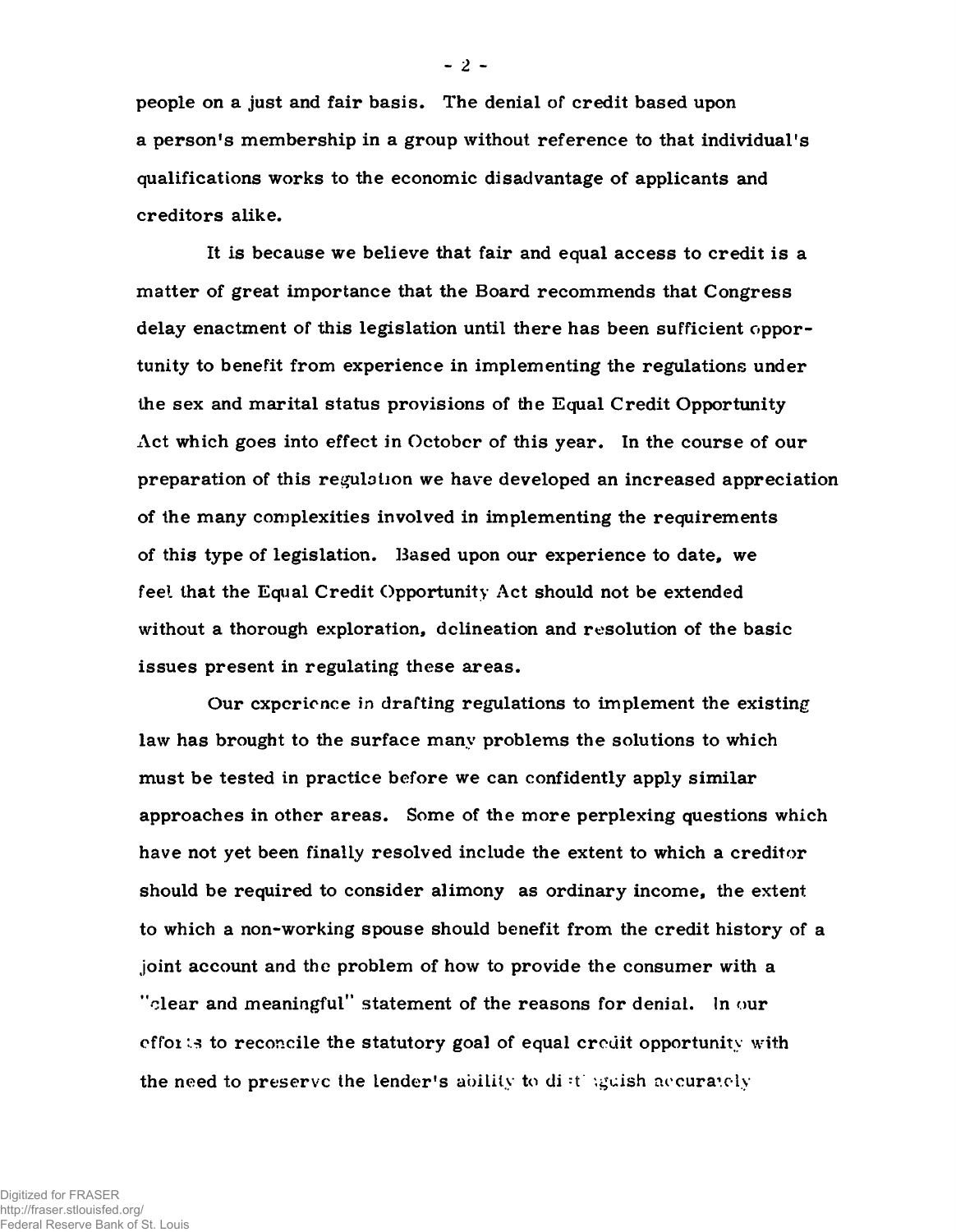the creditworthiness of different applicants we have proposed solutions whose success will not be known until the effects of their actual operation can be measured.

Similarly, even a preliminary look at the prohibition against age discrimination, a major feature of all three bills, discloses particularly complex questions. For example, under the proposed legislation, to what extent will it be permissible to use statistical data in evaluating applicants for credit? Can statistical data relating to age be used in determining creditworthiness in the same way that insurance companies utilize actuarial tables to evaluate insurance risks or should the approach be similar to that in the Equal Employment Opportunity Act  $*$ / guidelines which direct that "individuals be considered on the basis of individual capacities, and not on the basis of any characteristics generally attributed to the group" \*\*/ and thereby forbid the reliance on data which reflect the performance of a particular group?

Each of us at the Board is influenced by the realization of how much is at stake in these endeavors. Unless they are carried out in the best possible manner, we may not only fail to gain the positive benefits for our citizens that are so earnestly sought, but we may also reduce the availability of credit and bring discredit upon these and other laudable efforts to dispel bias and prejudice by the reasoned and orderly development of our legal system. An attempt to impose these solutions without sufficient knowledge of their possible ramifications could have the adverse effect of reducing the availability of credit by inflating creditors' costs

**£ 7** Title VII of the 1964 Civil Rights Act, as amended in 1972.

29 C.F.R. 1604. 2 (Equal Employment Opportunity Commission's Guidelines).

**- 3 -**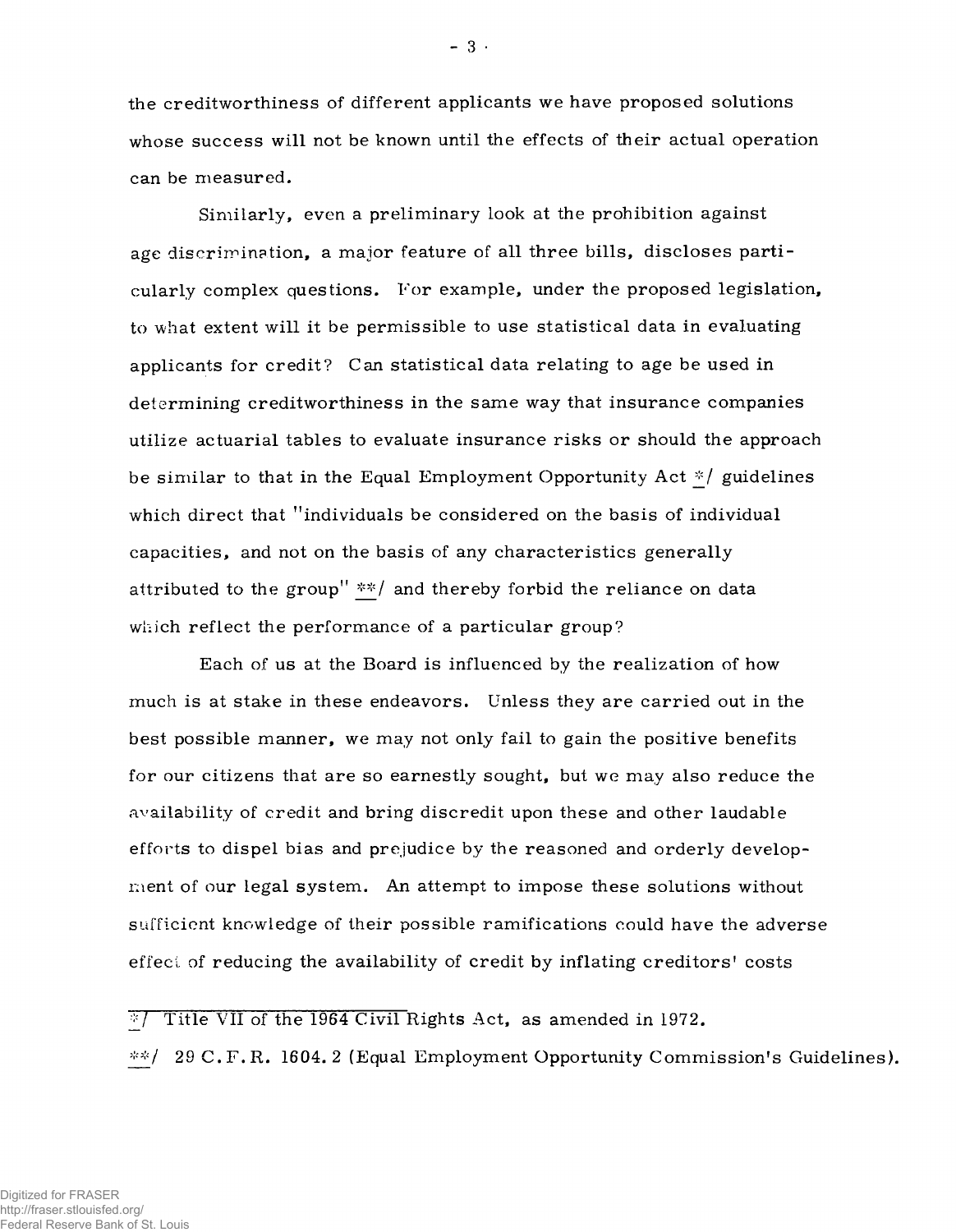and eliminating the smaller lender whose profit margin cannot sustain such costs. Our best hope for achieving the worthy objectives of this proposed legislation will depend upon not only the understanding of the Congress of this fundamental problem but also on our efforts to study and understand the problems as thoroughly as possible, to consult as extensively as we can, and then to draft the regulation as carefully and objectively as we know how.

Accordingly, we would suggest that Congress allow itself more time to continue its study of the problems involved in extending the Equal Credit Opportunity Act to the proposed new categories in order to achieve a thorough analysis of the issues. We also believe that before enlarging the scope of the Equal Credit Opportunity Act, Congress should obtain the benefit of the experience of consumers and creditors under the regulation pertaining to sex and marital status which will be published in final form in the next few months.

If, after reviewing these considerations, the Committee nevertheless decides to proceed with the proposed amendments at this time, the Hoard of Governors will make the utmost effort to carry out its rule-writing and enforcement responsibilities under the broadened Act in the fairest and the most effective way possible. With that in mind, the Board wishes to emphasize the fact that the presently proposed 6 month rulewriting period is not adequate given the complexity of the issues and  $t_{\text{tot}}$  dearth of previous work in these areas of credit regulation.

Digitized for FRASER

http://fraser.stlouisfed.org/ Federal Reserve Bank of St. Louis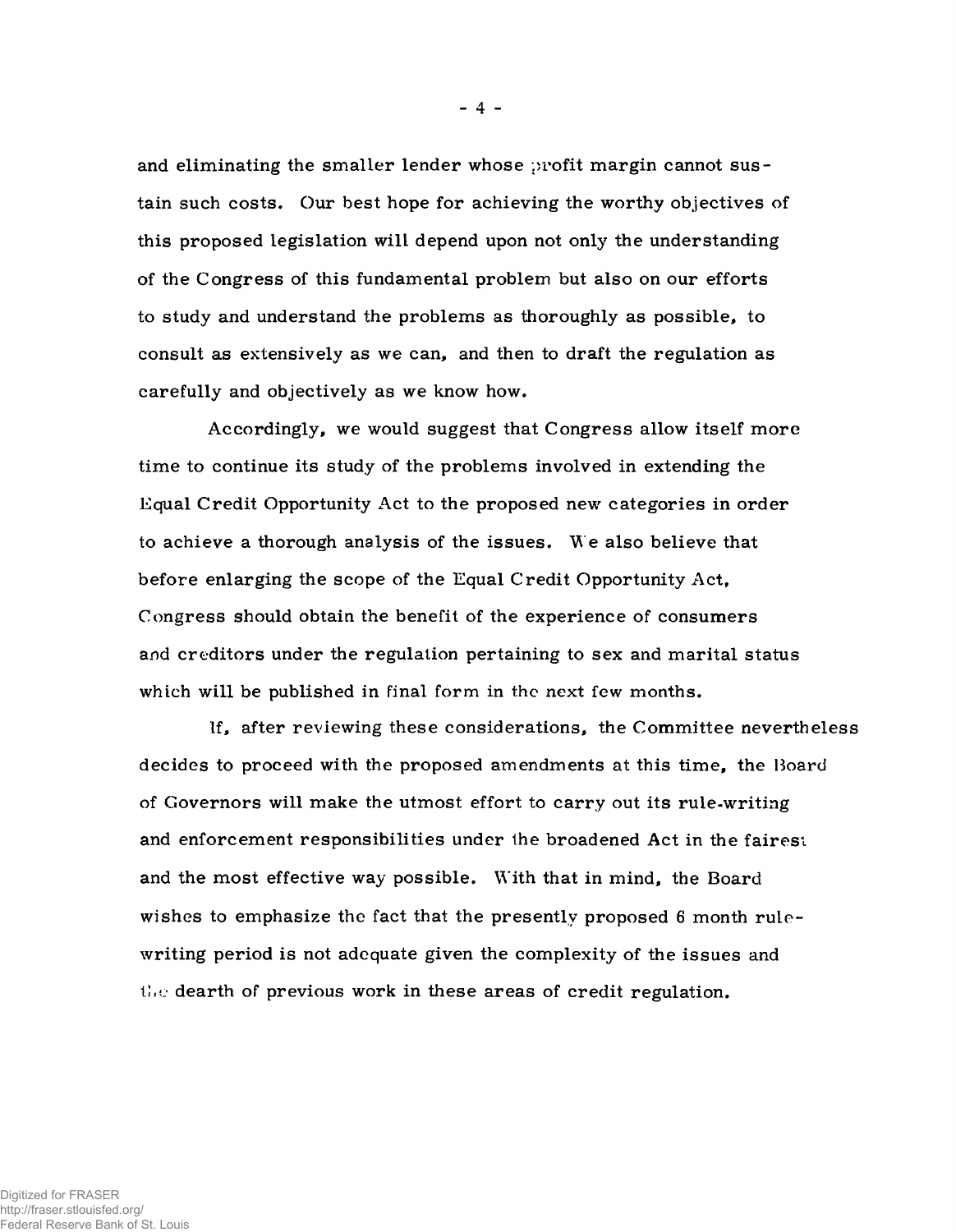In accordance with our best estimates, we request that the effective date of the amendments be set at two years rather than six months after enactment. Our objective is a time frame that will permit the Board to discharge its responsibility in a manner that will fully carry out Congress' intent and serve the public interest.

Based upon our experience in writing regulations under the existing Act, and under the Truth in Lending and Fair Credit Billing Acts, the Board is aware that the final version of a regulation of this kind should be adopted at least six months before it becomes effective. The lead time is essential to achieve three basic goals: first, to give the Board time to inform creditors of their new duties and responsibilities under the regulation; second, to give creditors time to revise their procedures, rewrite their forms, and train their people, and third, to allow the Board to educate consumers as to their rights under the amended Act. For example, a minimum lead time of several months is needed simply to print the new application forms in the quantities required.

Thus a period of two years only provides 18 months in actuality for the rulewriting process itself. We have constructed a timetable, and attached it to this testimony, which explains in detail what must be done during the 18 months needed for the actual drafting and adoption of a regulation of the quality we believe Congress wants and the public interest requires.

I would now like to comment upon specific provisions of the three bills. With regard to S. 483, the only point 1 would like to raise concerns the use of the word "arbitrary" to modify the term "age limit." The Board has concurred with the position expressed by Congress in the

**-** 5 **-**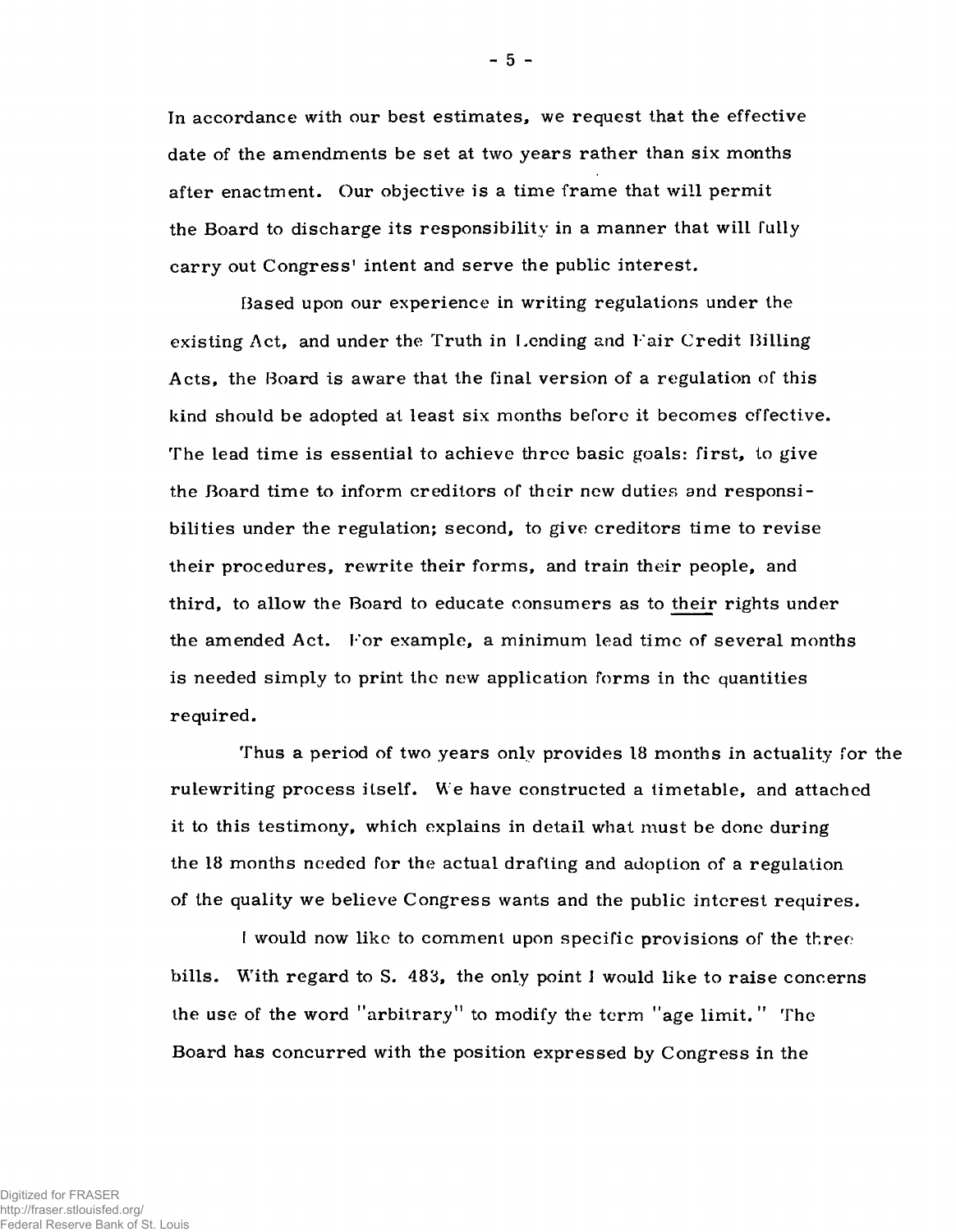language of the current law relating to sex and marital status --that it would be unwise to place any qualifying language in the statement of the Act's basic prohibition. The addition of the term "arbitrary, " while appearing to modify the class protected by the Act, in fact, gives little, if any, guidance to the Board as to what is intended. More significant, it may be inconsistent with the extensive body of civil rights law which defines the word "discriminate" and establishes the legal standards of scrutiny to be used in determining whether conduct is discriminatory. $\sqrt[k]{\ }$  If Congress wishes to qualify the coverage of the amendment in the area of age, it is recommended that such qualifications be spelled out with particularity.

Let me turn now to a second bill regarding Equal Credit Opportunity -- S. 1927. Section 701(a) of this bill would establish three specific categories of prohibited discrimination which are not included in  $\mathbb{I} \cdot \mathbb{R}$ . 6516. These are the categories of political affiliation, receipt of public assistance benefits, and exercise of rights under the Act or other provision of law. With regard to the inclusion of "political affiliation" as a category of prohibited discrimination, we suggest that, since we are not aware of any evidence of such discrimination, this would appear to be an area in which further inquiry on the Committee's part may be advisable.

In contrast evidence has been presented regarding discrimination on the basis of an applicant's receipt of public assistance benefits. Surveys reported by the National Commission on Consumer Finance suggest that

 $\sqrt[3]{}$  See, e.g. Griggs v. Duke Power Co., 401 U.S. 424, 429-30 (1971); Albermarle Paper Co. v. Moody, U.S. Slip Opinion at  $10-11$ (June 25,  $1975$ ).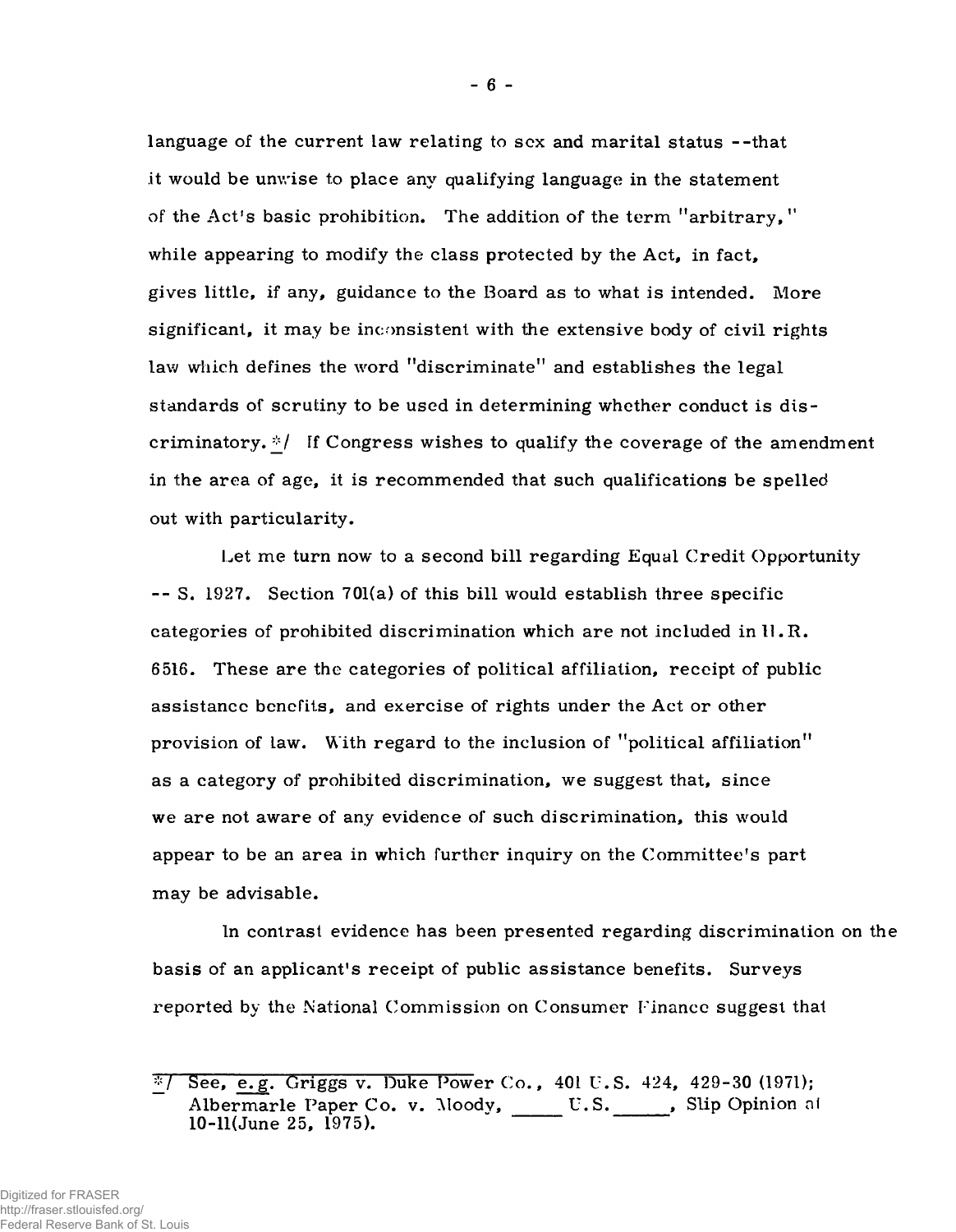the problem is significant.  $*/$  We would agree that the receipt of public assistance, be it Aid to Dependent Children, disability or Social Security benefits, should not by itself disqualify one for credit. In all cases the essential determinants of a person's qualifications for credit are the ability and willingness to repay. Since credit is often extended to cover the most basic purchases, including shelter, clothing, and furniture, the credit granting process should offer every applicant the opportunity to demonstrate his or her individual merits.

Section 701(a)(5) of the bill would prohibit discrimination on the basis of "exercise of rights under this act or other provisions of law. " We have no difficulty with the first part of that category but the term "or" other provisions of law" would bring within the act's prohibition the exercise of the entire spectrum of other legal rights, some of which a creditor might justifiably consider in determining creditworthiness. The most obvious case is the exercise of rights under the bankruptcy law. We believe a discharge in bankruptcy to be a valid consideration in a determination of creditworthiness and one that should not be prohibited. We suggest that this category of prohibition be revised to includc only "exercise of rights under this Act. "

Sections 701(b) of S. 1927 and 701(d) of TI.R. 6516, provide, in effect, that the consideration of an applicant's age, when used for the purpose of applying criteria favoring applicants in a particular age category, shall not constitute discrimination. These provisions require some revision to clarify their scope and intent. According to the

<sup>^7 &</sup>quot;Consumer Credit in the United States, "Report of the National Commission on Consumer Finance, 155-160 (December, 1972).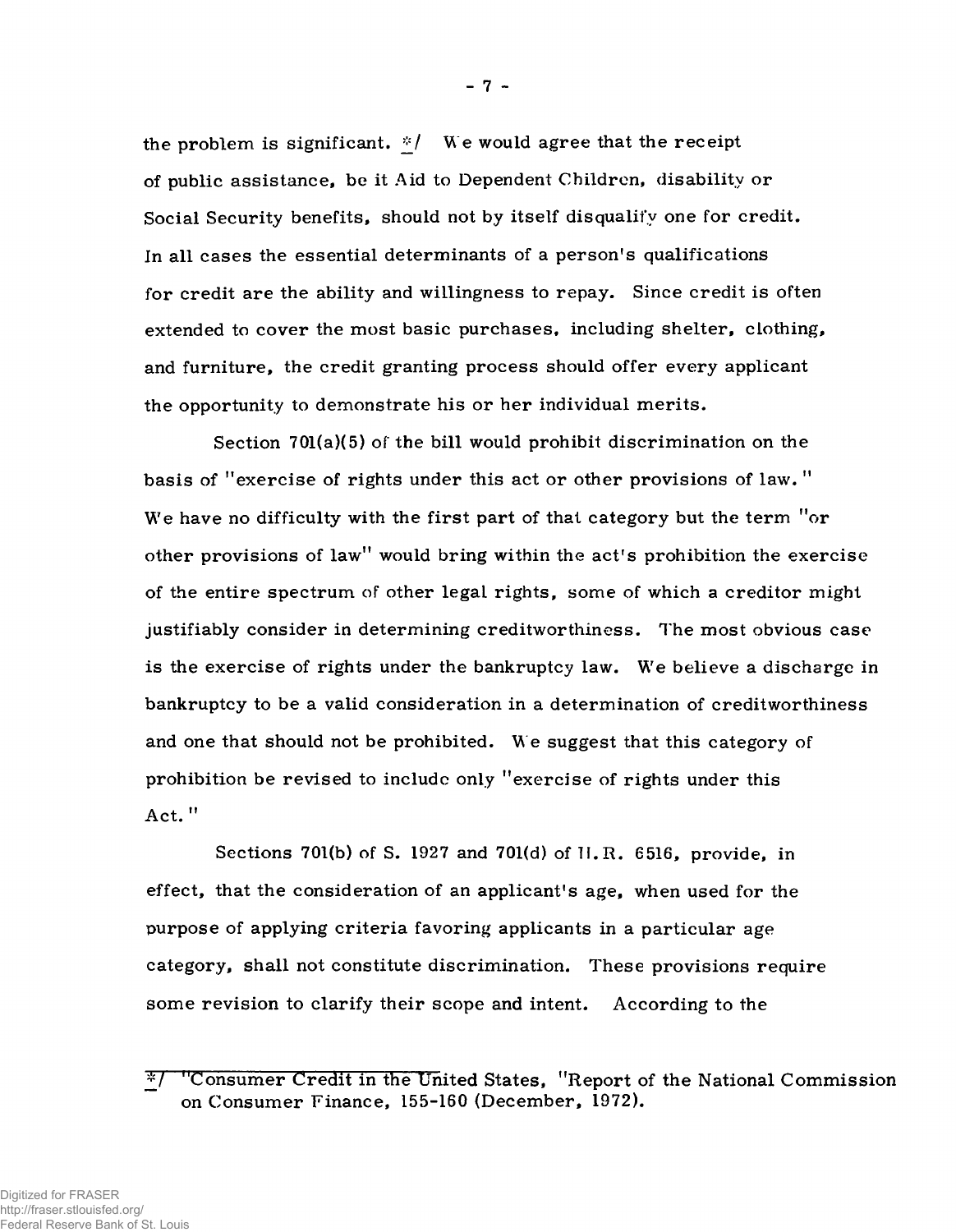House Committee report on II. R. 6516 and the comments accompanying the introduction of S. 1927, the provisions were intended to permit the use of age information when carrying out affirmative action programs designed to benefit a particular age category. It would be preferable if these provisions described with specificity which age categories are deemed to be in need of such protection, and then explicitly authorized the Board to implement these objectives by regulation. As the provision now reads, it creates a loophole by making it possible for a creditor who discriminated against one age category, to raise as a defense the argument that its policy was designed to favor another age category.

Section 701(d) of S. 1927 would require creditors to furnish rejected applicants with a notice of the reasons for denial or term ination of credit. As the Committee may be aware, the proposed regulation issued by the Board under the existing act contains a sim ilar provision which would require notice of reasons for denial only when requested by an applicant. The Board is still considering this entire question. Its present feeling is that requiring the notice to be given only where requested would accomplish the purposes of the requirement without putting the creditor to the unnecessary expense of providing a written statement in all instances of denial. The Hoard believes that the existing law provides the necessary authority for a provision of this nature, however, if Congress desires to include the provision in the amendments to the Act, the Board would welcome this explicit statement of its attractive and would suggest that Congress consider the modified version constanting the proposed regulation.

LIBRARY

**-** 8 **-**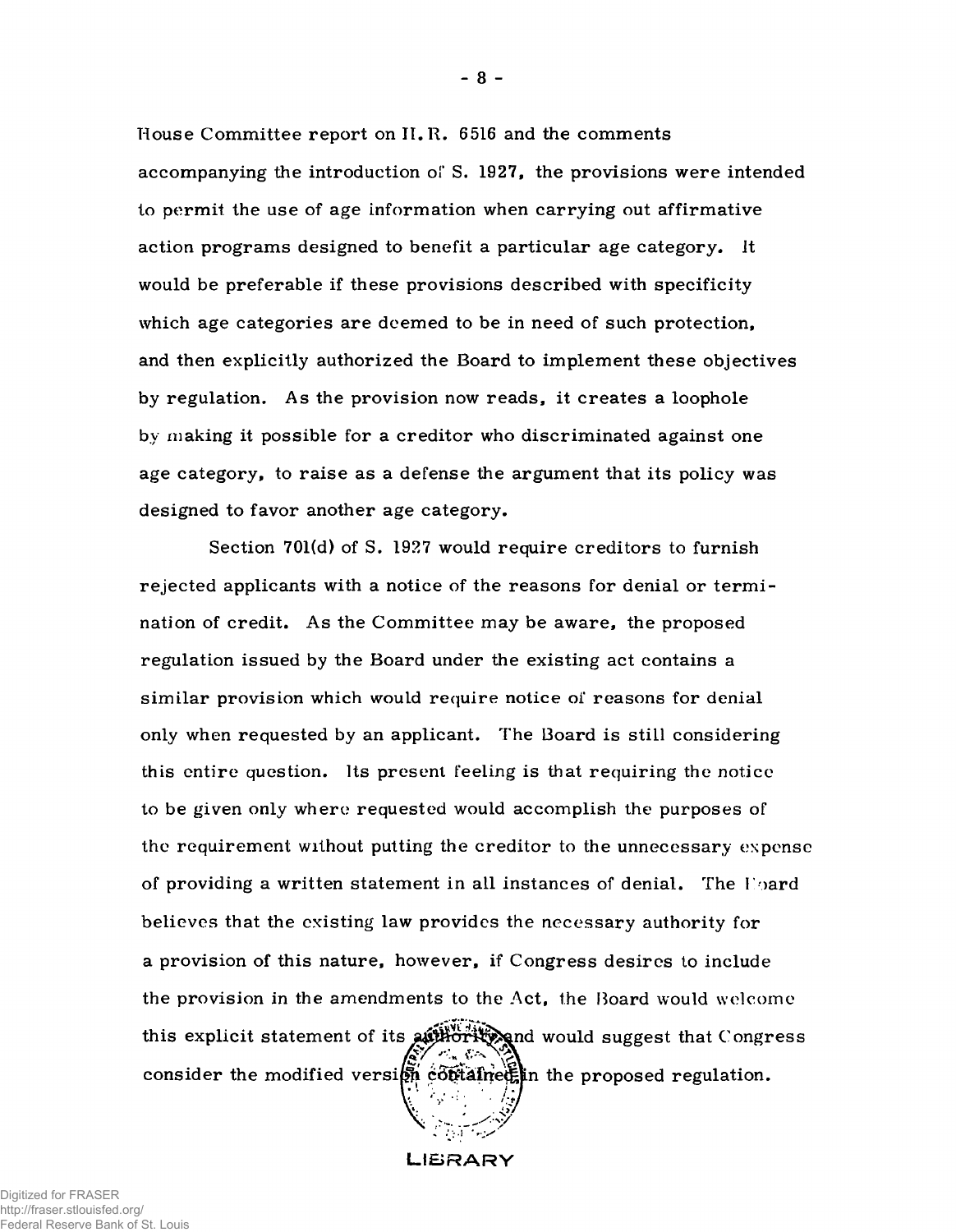I would now like to address the two legislative proposals, S. 1900 and S. 1961, dealing with consumer leasing which the Subcommittee is considering. The Board is particularly pleased to see legislative action beginning in this area, since the need for consumer leasing disclosures has been of some concern to us over the last two years. In its Annual Report to Congress on Truth in Lending for 1973, the Board pointed out several disclosure problems in the area of consumer leasing and suggested that the Congress might wish to examine this rapidly expanding field. The additional step of recommending legislative provisions was taken by the Board in its Truth in Lending Report for 1974, and 1 was gratified to note that many of the provisions of the Board's proposal have been incorporated into the two bills.

I would like to state at the outset that the Board believes that consumer leasing is an appropriate method of utilizing and, in some cases, of purchasing consumer durables. Consumer leasing has experienced rapid growth within the last decade. This growing popularity suggests that the public is increasingly coming to view leasing as a viable alternative to credit purchases for some products.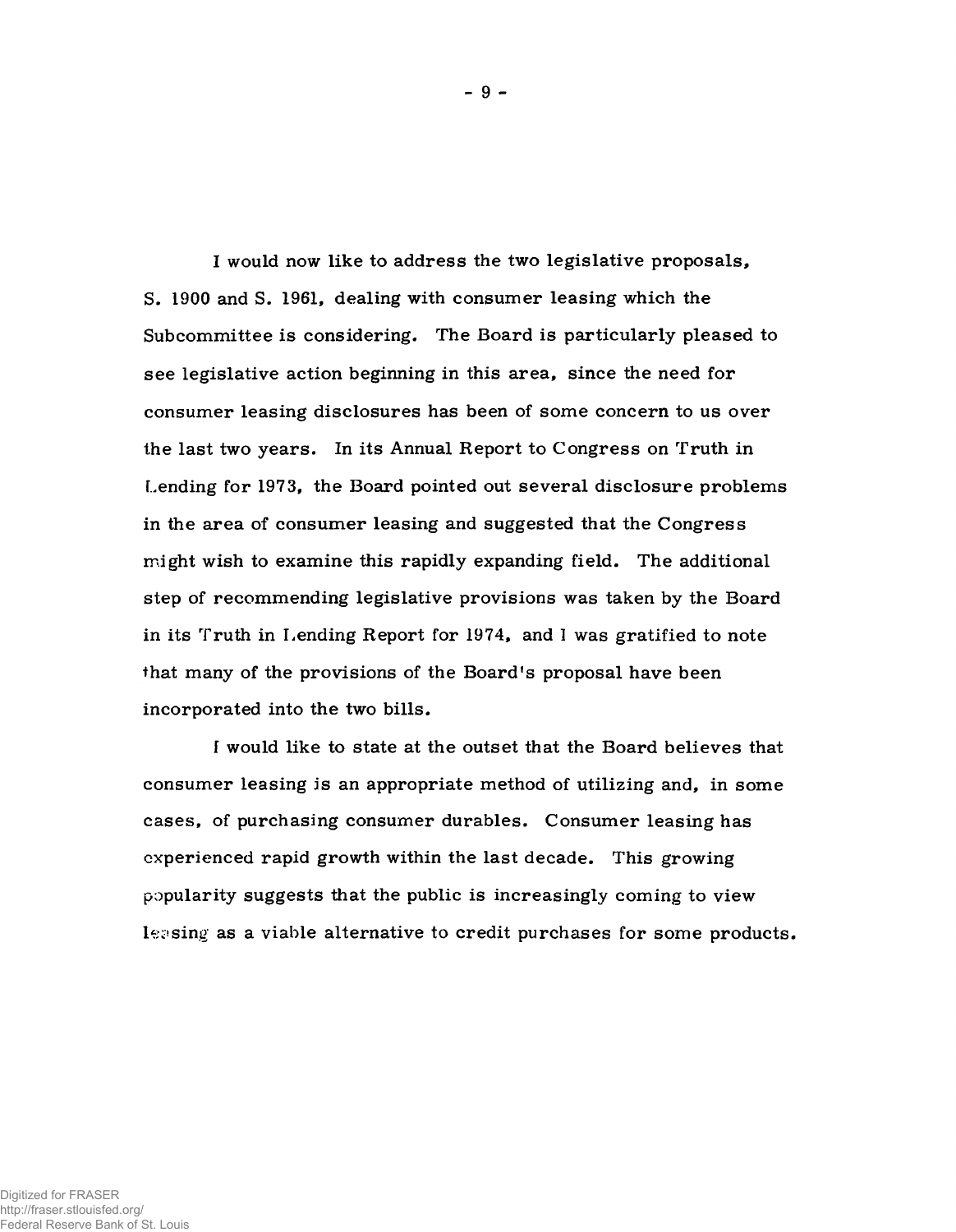Available statistics on the growth of consumer leasing indicate that the so-called "big-ticket durables," such as automobiles, color television sets, and home furnishings are the most common goods leased by consumers. Automobiles presently constitute the most popular leased goods, and this aspect of consumer leasing will no doubt absorb much of the Subcommittee's attention during its deliberations on this legislation.

Automobile leasing has experienced rapid growth over the past decade. According to statistics from the National Automobile Dealers Association, in 1965, more than 1. 5 million, some 14 per cent of the total number of automobiles produced, were leased, and one-fifth of this total was leased to individuals. By 1970, the percentage of automobile production that was leased had grown to 24 per cent (2.6 million), more than a quarter of which represented leases to individuals. As of 1974, 2. 8 million, about 26 per cent of the total number of cars made, were leased, and 36 per cent of this total was leased to individuals. Thus, over almost a decade, the percentage of total automobile production leased to individuals has tripled in size: from less than 3 per cent in 1965 to 9. 2 per cent in 1974. Projections from auto makers in Detroit, moreover, estimate that 80 per cent of the growth in leasing through 1980 will be seen in leases to individuals.

**-** 10 **-**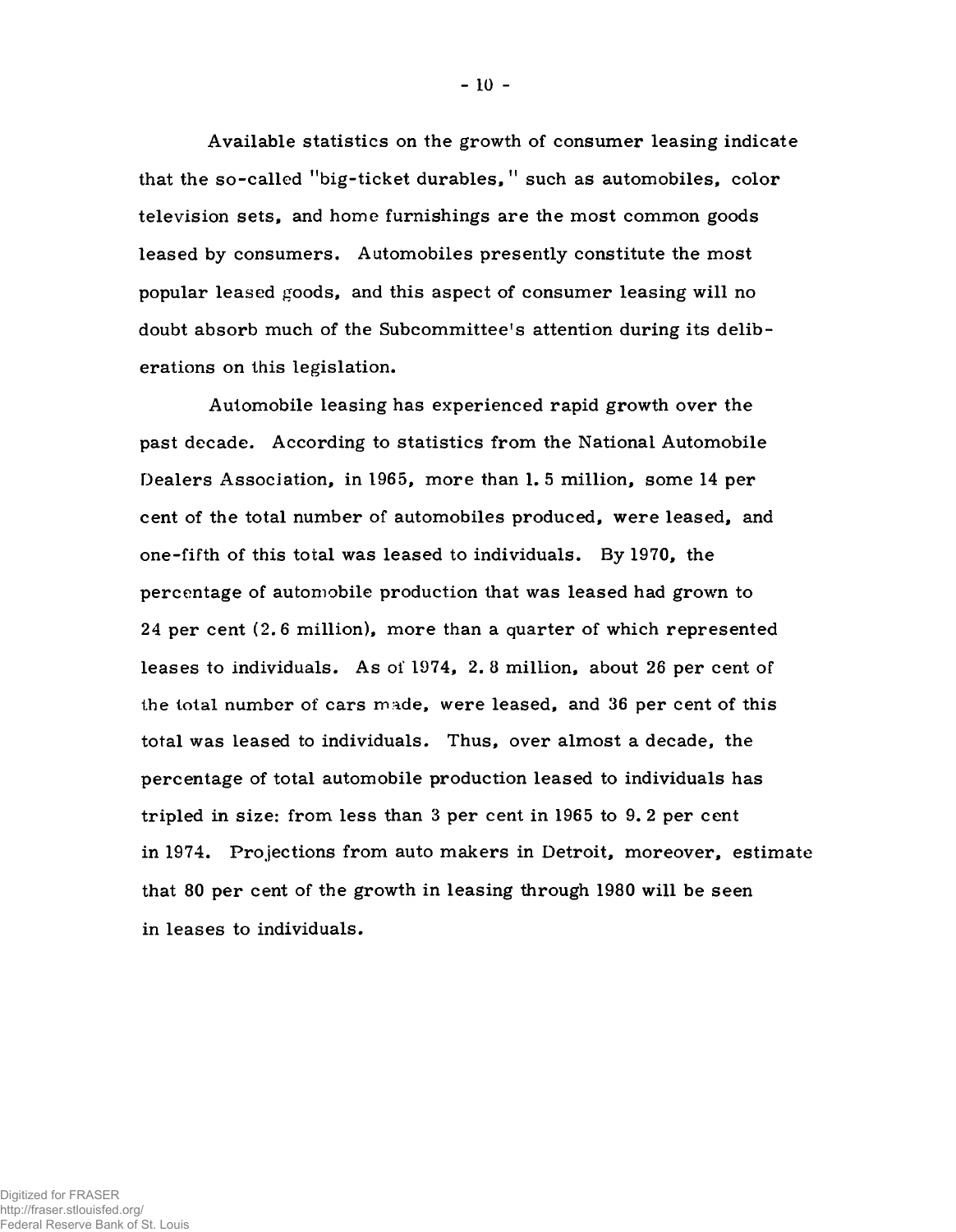The Board's concern with consumer leasing is that presently, except for provisions made in a few State statutes, there is no requirement that a standardized aggregate cost disclosure be given the consumer when he leases goods under a long-term contract. Truth in Lending's major purpose has been to facilitate meaningful consumer shopping of the credit market by providing standardized disclosures of credit costs. Without comparable disclosures on consumer leasing, it is difficult, if not impossible, for consumers to shop in the expanding leasing market. Our hope is that the passage of this type of legislation will help consumers not only to compare leasing alternatives, but also to compare lease transactions with conventional credit sales.

The need for comparability in disclosure between lease and credit transactions is particularly important, because many consumer leasing arrangements now prevalent in the market are essentially the equivalent of credit sales. The terminology of the trade, for example, refers to certain lease agreements as "financing leases." The fact that many of these leases are essentially equivalent to credit sales is not coincidental. For example, both the Comptroller of the Currency as to national banks and the Board in its rules governing bank holding company activities require that leases entered into by these institutions be the functional equivalent of a credit transaction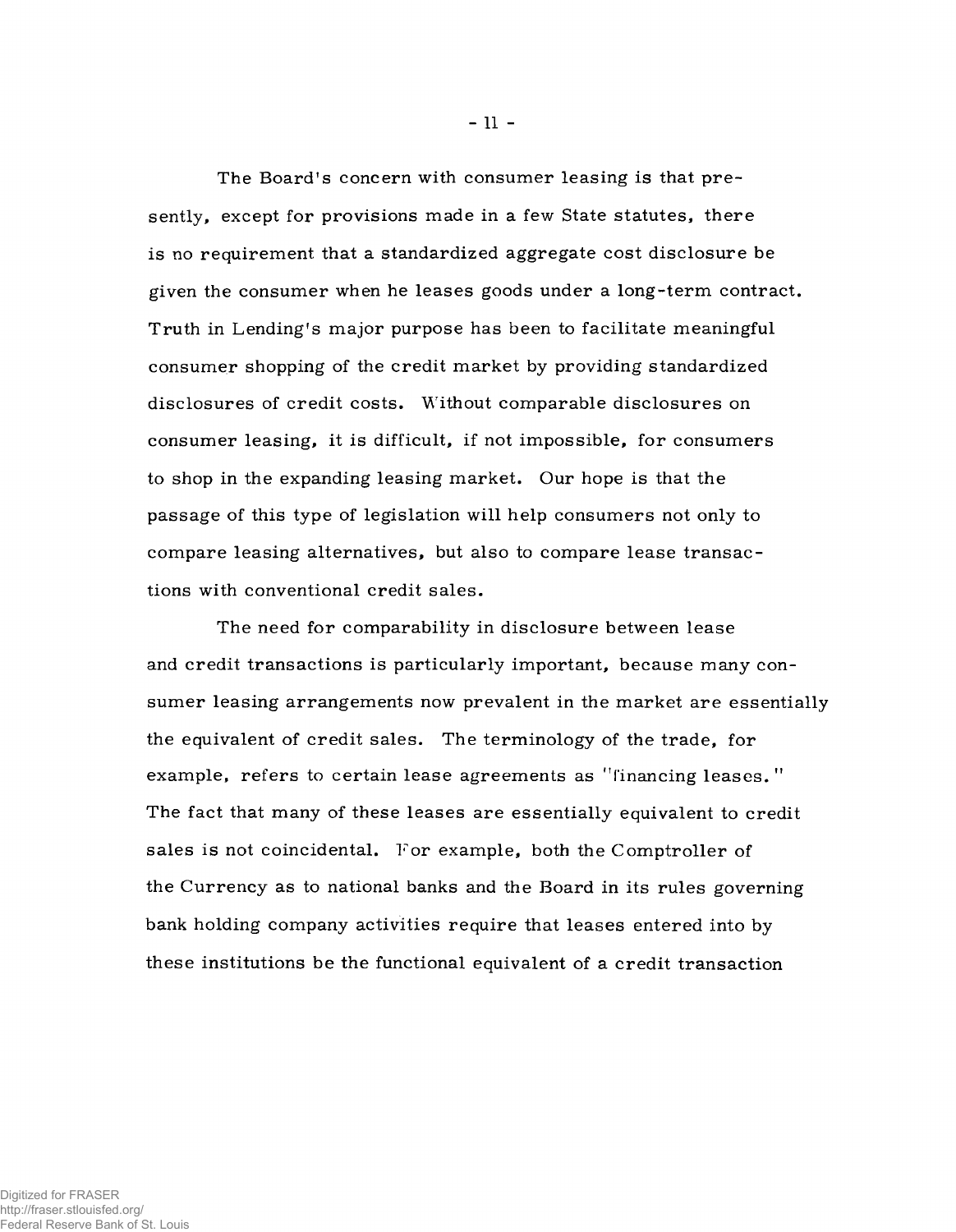and have thus limited the asset risk that banks and bank-related lessors may take in engaging in leasing operations. These rules, designed to protect the safety and soundness of banks in which the public deposi+s its funds, have the effect of placing the risk of any unforeseen deterioration or depreciation of the product leased on the lessee. Thus, legislation to protect the consumer by requiring proper disclosure of the consumer lessee's risks becomes all the more important. Otherwise, the lessee may unknowingly undertake nearly all the burdens of ownership, without the benefit of title or adequate cost disclosures.

Tt is presently not possible as a practical matter to require adequate cost disclosures on leases under the Truth in Lending Act. The Truth in Lending Act brings certain leases within its disclosure requirements, through the definition of credit sale contained in § 103(g). However, these requirements apply only with respect to those leases which contain provisions permitting the lessee to become the owner of the goods leased "for no other or a nominal consideration. " The Board might conceivably expand this provision by adopting a broad definition of what constitutes nominal consideration. However, this would still not accomplish the purpose of assuring that adequate cost disclosures are given in all consumer leases, such as those in which there is no option to purchase. In addition, we believe that the number of leases with nominal purchase options is quite small.

 $-12 -$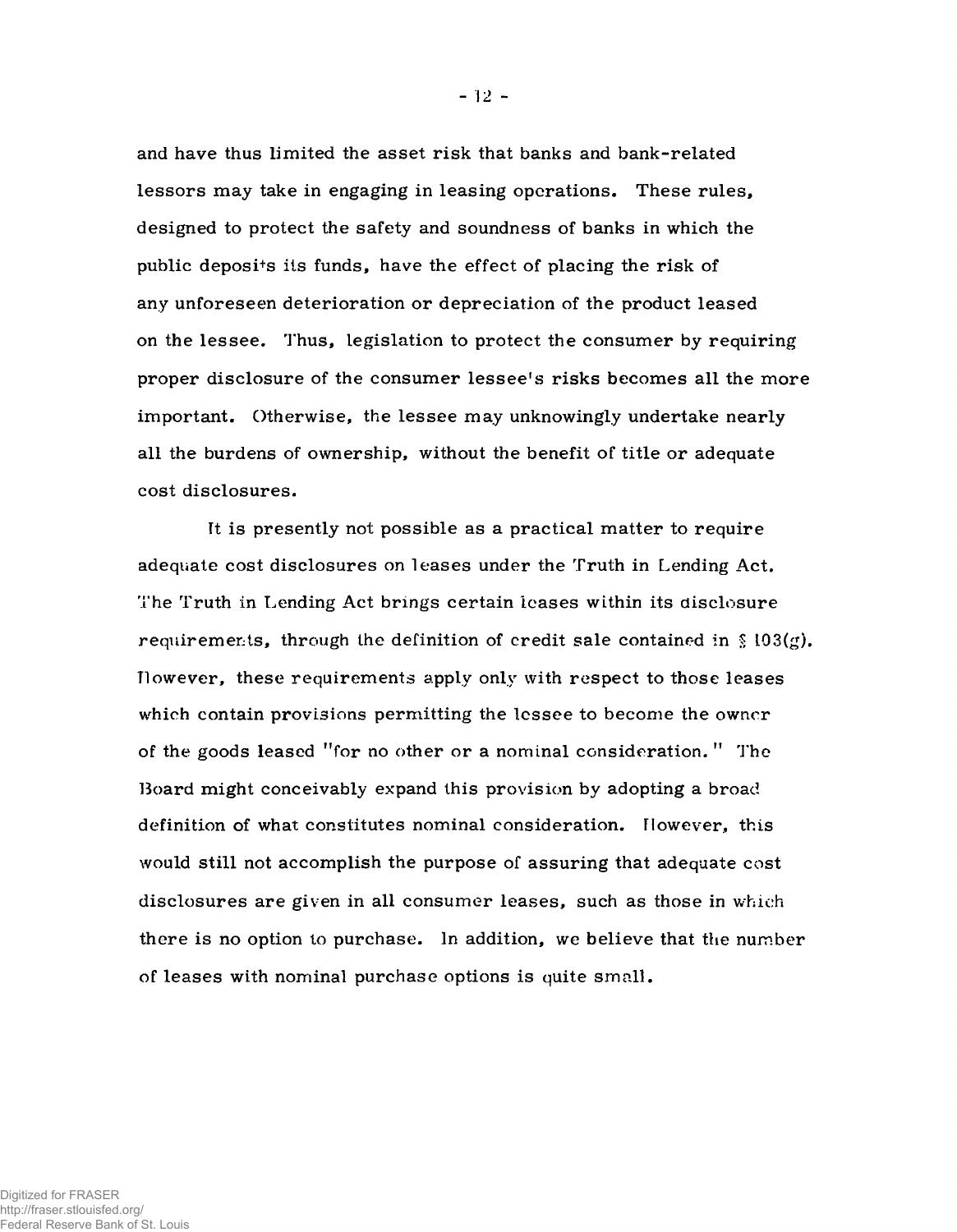The focal point of the Board's concern is thus those longterm leases of personal property to be used for personal, family or household purposes, which typically have a maturity approaching that of a credit sale agreement, and potentially bind the lessee to the payment of an aggregate sum substantially equivalent to the value of the goods leased. This does not include the short-term convenience leasing such as rent-a-car arrangements.

We feel that standardized disclosures, comparable to those set forth under Truth in Lending, should be required for lease advertisements as well as for consumer lease transactions. However, we do not believe that rate disclosures, analogous to the annual percentage rate under Truth in Lending, are practical. The development of lease rate disclosures is impractical, we feel, because of the difficulty of determining what common costs should be isolated in the computation of such rates.

I would now like to comment on two sections of S. 1961 and one section of S. 1900 that we regard as highly important. The first is  $§$  183, a sectional reference common to both bills, which sets a limitation on a consumer lessee's liability. This section of the two bills addresses the liability that the lease may impose on a consumer lessee at the end of the lease term. It is not uncommon for consumer leases to provide that upon the expiration of the lease, the product

- 13 -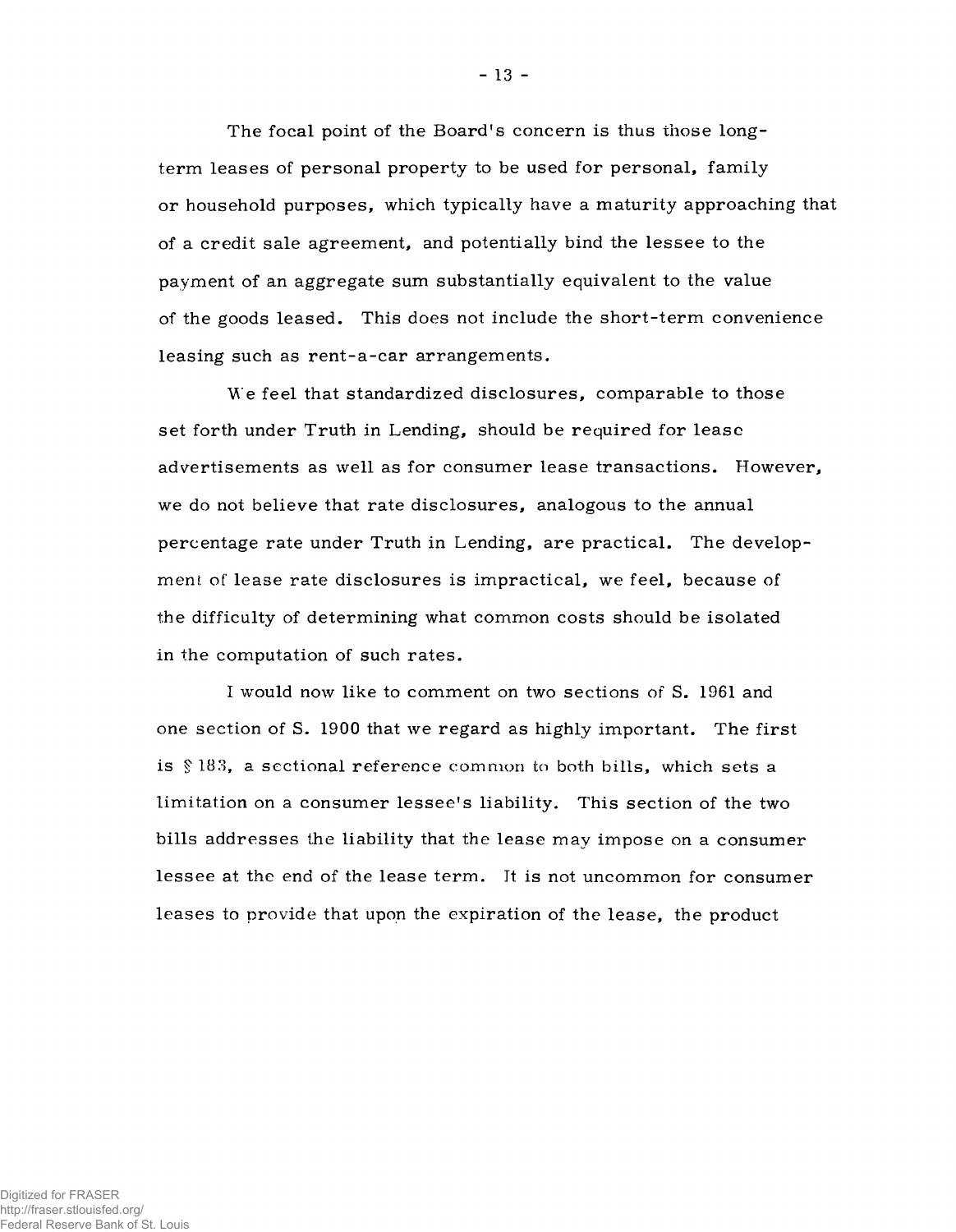will have a stipulated depreciated value and will either be purchased by the lessee or sold to an independent party. Under the terms of such an agreement, if the product is sold and brings less than the depreciated value stipulated in the contract, the lessee is liable for the difference; if it brings more, the lessee is entitled to the surplus.

For example, a typical two-year auto lease on a \$5, 400 car might call for 24 \$100 instalment payments and set an end-term depreciated value of \$3, 000 on the car. Under such an agreement, the lessee may have no understanding of how much the lease may cost, unless he can accurately predict the second-hand market value of the product. For example, in this case, the depreciated value of the car might be \$2, 500, which under the lease contract would leave the lessee liable for an additional \$500 balloon payment. Thus, if the contract sets an unrealistic ally high depreciated value on the leased goods, the contingent liability of the lessee will increase accordingly, and the lessor can offer deceptively low monthly rental payments to an unwary public.

Section 183 of S. 1961 sets the lessee's contingent liability as the lesser of twice the average monthly rental payment or 10 per cent of the total rental payments under the lease. The comparable provision in S. 1900 states that the lessee's contingent liability would be limited to three times the monthly rental payment or a larger amount agreed upon by the lessor and lessee. Both bills provide an exception to the limit placed on lessee liability in the case of damage beyond normal wear and tear to the leased product or in the case of lessee

delinquency.

 $-1 + -$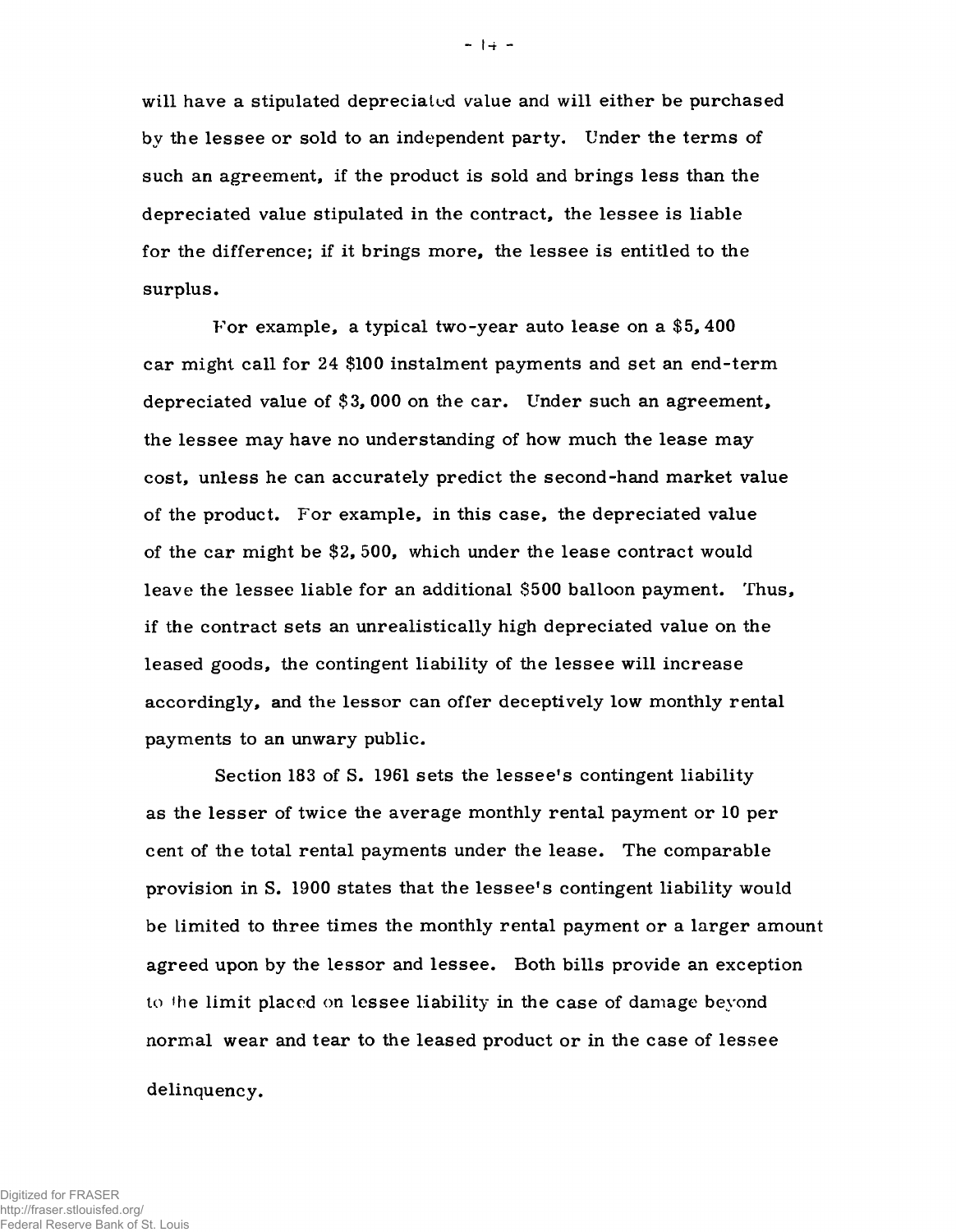The provisions of both bills are designed to assure that the lessee is notified in advance of the extent of his maximum contract liability under the lease. By incorporating a monthly payment factor or a percentage of total payments into the computation of this maximum end-term figure, both bills seek to assure that the lessor will price the rental instalments of the leased goods sufficiently high to cover expected depreciation and thus avoid leaving the consumer lessee with an unduly large balloon payment at the end of the lease term.

The Board supports the purpose of both of these protective features. However, as the Board stated in its 1974 Annual Report, it is not committed to any specific liability formula. The threemonth formula of S. 1900 or the 10 per cent alternative in S. 1961 may both be quite adequate. The Board would hope, however, that whatever formula may be chosen will reflect industry experience in accurately setting depreciated values.

Some, but not all, members of the Board have concern over the provision in S. 1900, which allows for the substitution of a larger amount agreed to by the lessee and lessor. Their concern is with the likely disparity in bargaining power between lessee and lessor and with the possibility that such a larger amount might be offered in a pre-printed form contract on a "take-it or leave-it" basis. They believe, moreover, that some limitation tied to instalment payments is highly desirable, because of its ability to assure that the leased product will be fairly priced to cover anticipated depreciation.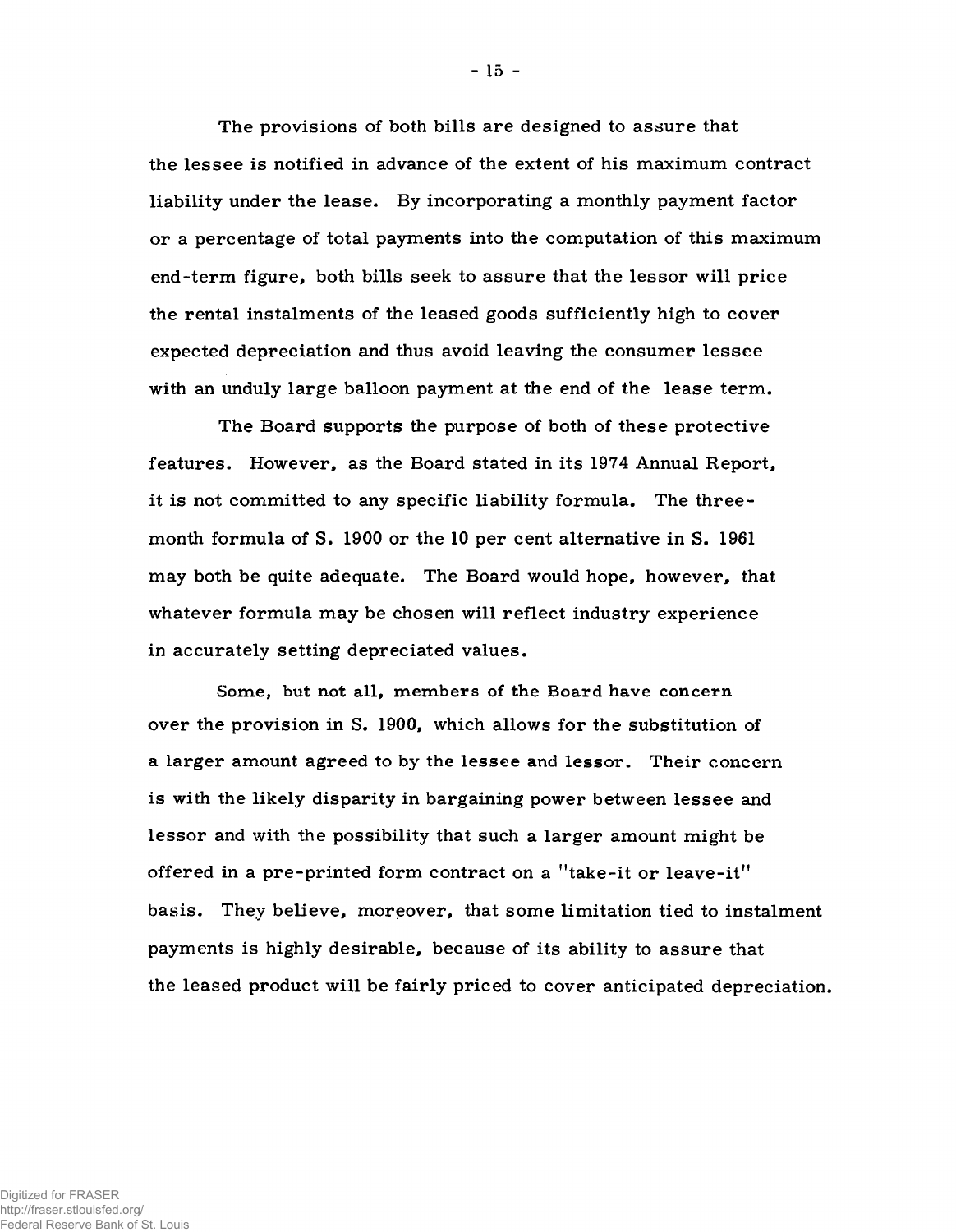The second provision on which I would like to comment is § 6 of S. 1961. This section places an effective date for this legislation as the first day of the second full calendar month after the date of enactment. As we have mentioned before, we believe the time that the Congress grants to an agency to implement a given statute has a direct bearing on the quality and effectiveness of the agency's regulations. We believe the two-month period accorded under S. 1961 is far too short to develop well-considered implementing regulations, which are fair to the lessee and lessor alike. Time for consultation with both business and consumer groups is needed. Time is also needed to comply with the Administrative Procedure Act which requires publication of proposed rules for comment. Responding comments must be carefully analyzed, and an effort must be made to educate consumers on the legislation. Finally, if the regulations are to be properly complied with, industry must have some time to study them and to change business procedures. Therefore, the Board would re spectfully urge that a minimum of 12 months be provided, as § 5 of S. 1900 would provide, before this Act is to become effective.

In closing I would like to commend this Committee for the action taken in the area of consumer leasing. This new and expanding alternative to credit purchases, we feel, merits careful attention, and we are hopeful that the Congress will provide a statutory basis to assure that the consuming public will have the necessary information to make intelligent shopping decisions in Lease transactions. With regard to the Equal Credit amendments, the Board supports the purposes of the legislation but believes that further inquiry and analysis are needed to devise the most suitable much of serving

 $-13 -$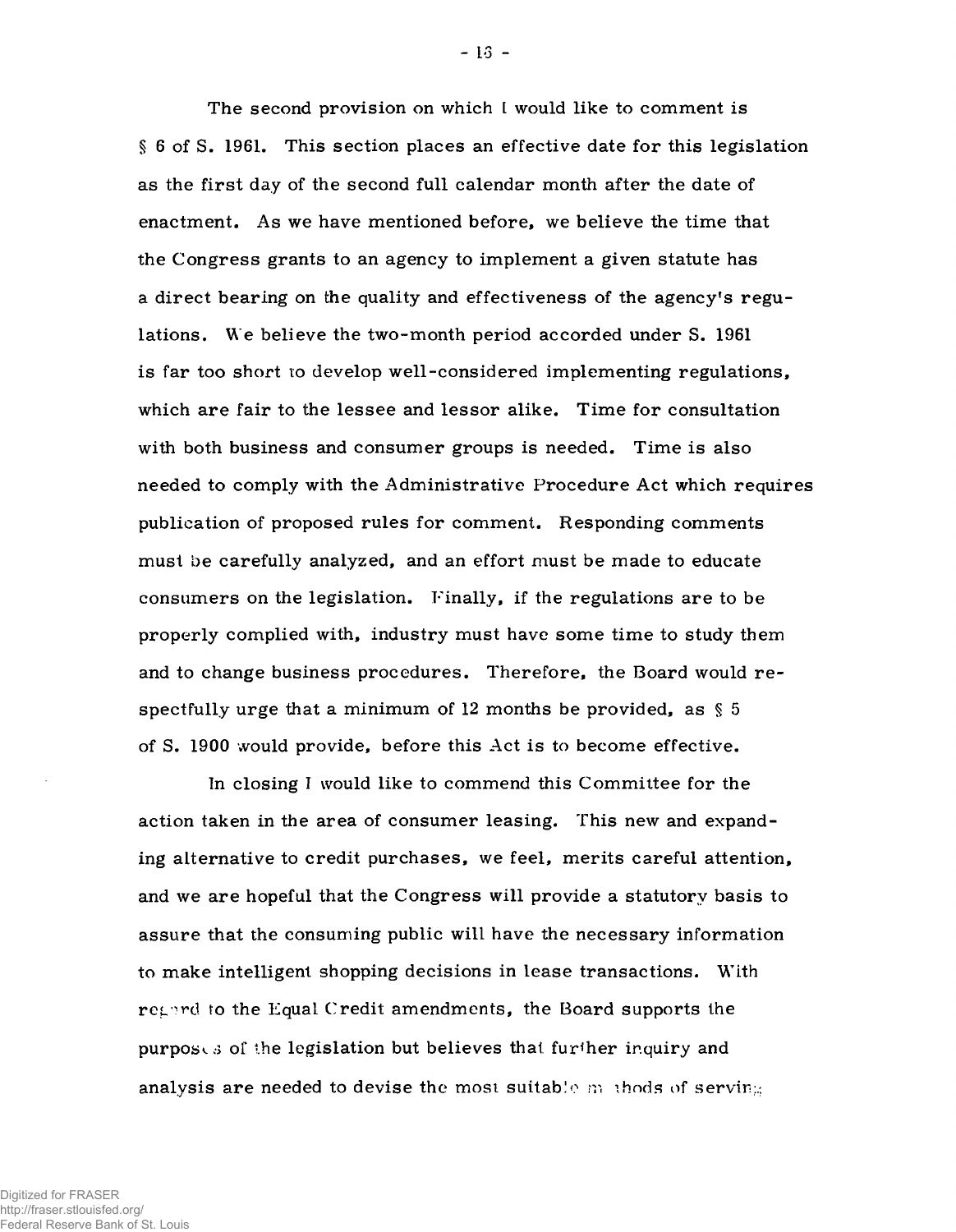these purposes. We believe the prudent course would be to draw upon the experience which will be gained after the existing law covering sex and marital status has been in effect for a reasonable time, and to defer extensions of the coverage of the Act until such experience is available. I will be pleased to respond to any of your questions.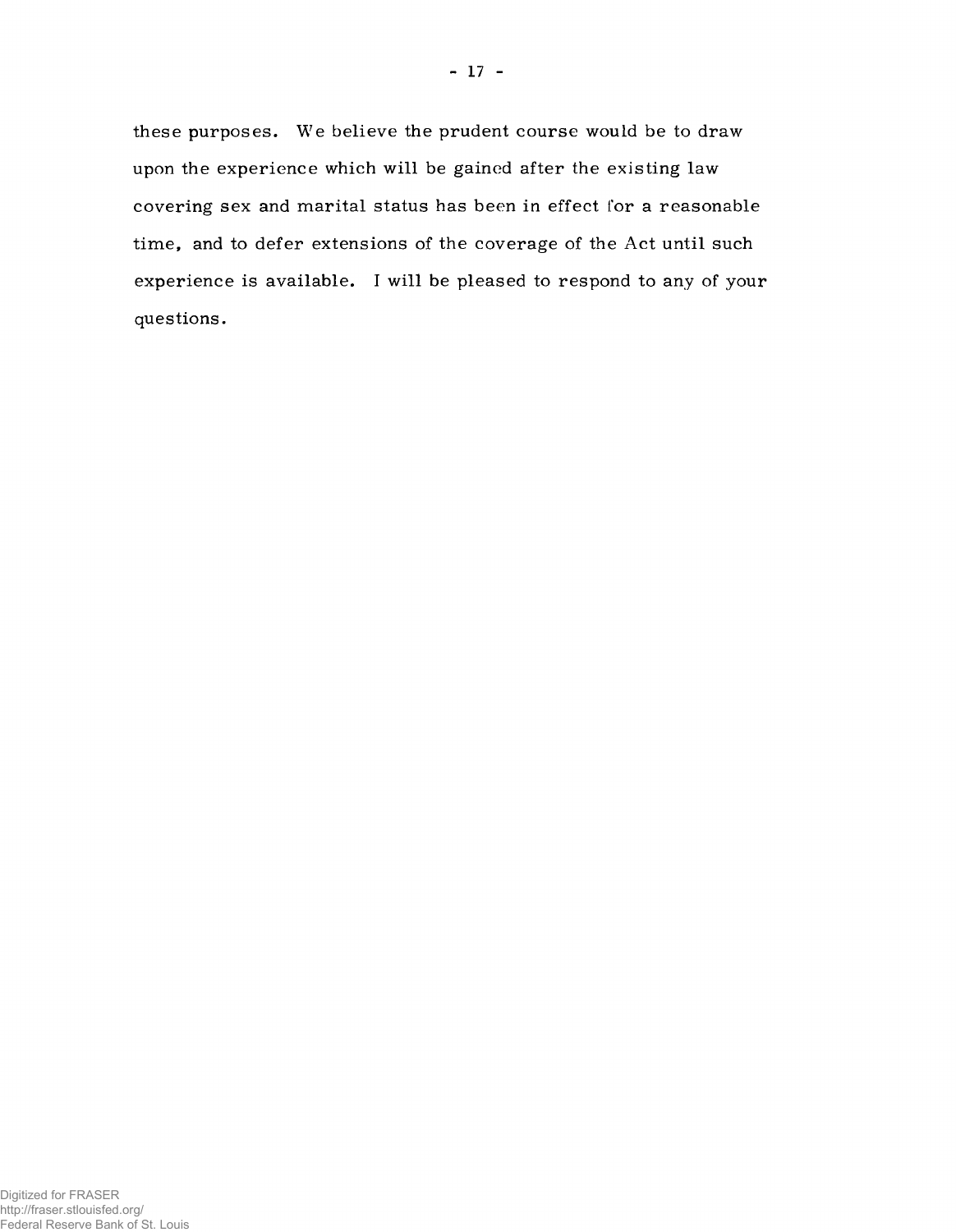Federal Reserve memorandum on estimated working schedule for developing a regulation under II. R. 6516

(Amendments to the Equal Credit Opportunity Act)

In order to meet the standards of public information established by the Congress in the Administrative Procedure Act, to afford an adequate opportunity for identification and exploration of problem areas, and to facilitate public participation in the rulewriting process, the following procedures are necessary. Estimated times are given for each.

Contact with affected persons and groups and identification of problems: 5 to 6 months. Contact must be made with consumer groups and with representatives of creditor interests, in order that these groups can meet with the staff to educate it as to the problems that are likely to arise in implementing the Act. While much work of this kind has already been done under the present provisions relating to sex and marital status, the new categories will affect consumer groups that have not yet been heard from and will undoubtedly raise problems on the creditor side that have not yet served as the focus of their attention.

In order to comment and to educate the Board's staff in a useful way, it is necessary for those who are affected to have some time in which to study the legislation and consult with their associates. It has been our experience that five to six months should be afforded for this kind of study and consultation, and for the meetings with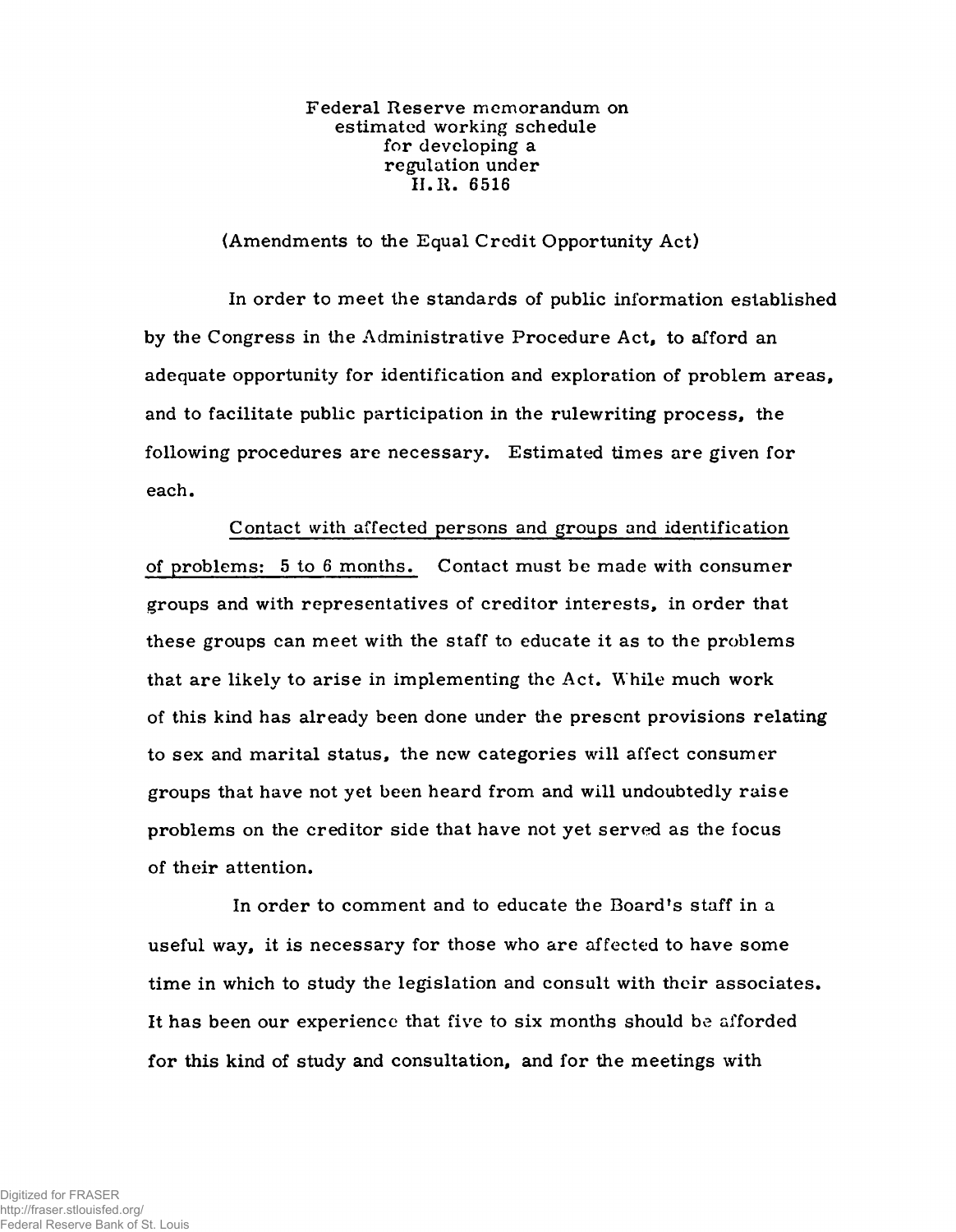staff that follow. While informal consultation of this kind of course continues throughout the rulewriting process, it has been the Board's experience that this initial period provides an essential foundation for building a sound regulation.

Constructing the draft regulation: 5 months. As the initial period draws to a close, staff is in a position to begin actual work of drafting. This work involves the most careful analysis of every word and phrase that is to go into the regulation. There will also be a need for extensive consultation with staffs of the Reserve Banks and of other agencies having enforcement responsibility under the Act. The proposed regulation under the Equal Credit Opportunity Act which the Board released for public comment on April 23, for example, went through eight complete preliminary drafts before it was ready to be considered by the Board of Governors. That regulation was drafted under a very intensive time constraint, because of the deadline imposed by the Act. The new amendments would raise questions in a number of vital areas such as age where there has not been the initial background provided by the hearings on the bills leading up to the present Act, and it is estimated that about three and a half months would be required for completion of a staff draft and a further month and a half for study and revision by the Board itself.

Public comment after publication in the Federal Register: 4 months. At this point, the draft would be ready to be published for public comment. It has been the Board's experience that the actual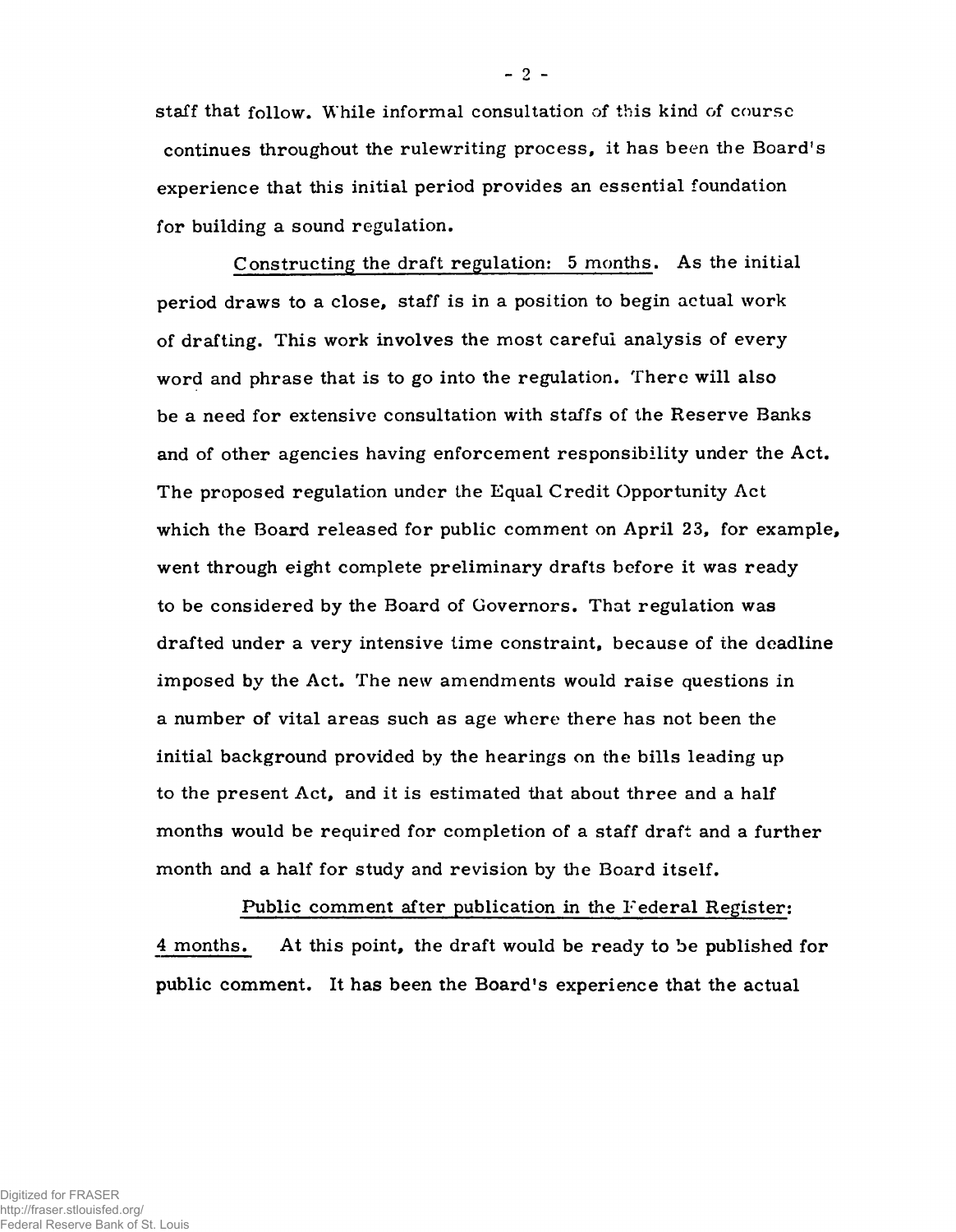language of a proposed regulation invariably gives rise to unforseen but important comments and objections from all sides. At least a hundred and twenty days more should be afforded in order to give adequate opportunity for affected consumer and creditor groups to study this language and realize its import, as well as for the agencies having enforcement responsibilities under the statute to react to changes made from preliminary drafts in response to their, and other, comments.

Public hearings and filing of supplementary views: 1 1/2 months. The Board has scheduled public hearings to be held on its proposed regulation relating to sex and marital status, so that there can be full public participation in the rulewriting process. A public hearing would appear even more essential under the proposed amendments. Another six weeks should be provided, therefore, to allow for review of the transcript and for the filing of supplementary views and comments.

Final revisions: 3 months. The work by the Board and its staff of revising the proposed rule in the light of written comments received, oral presentations made at a hearing, and supplementary views cannot be accomplished satisfactorily in less than a further ninety days. Very significant revisions may have to be made at this stage and it may be necessary to go back and consult further with consumers and creditors as to the meaning and suitable implementation of suggestions they have made. It is not until these final adjustments have been made is a final rule ready to be promulgated.

**-** 3 **-**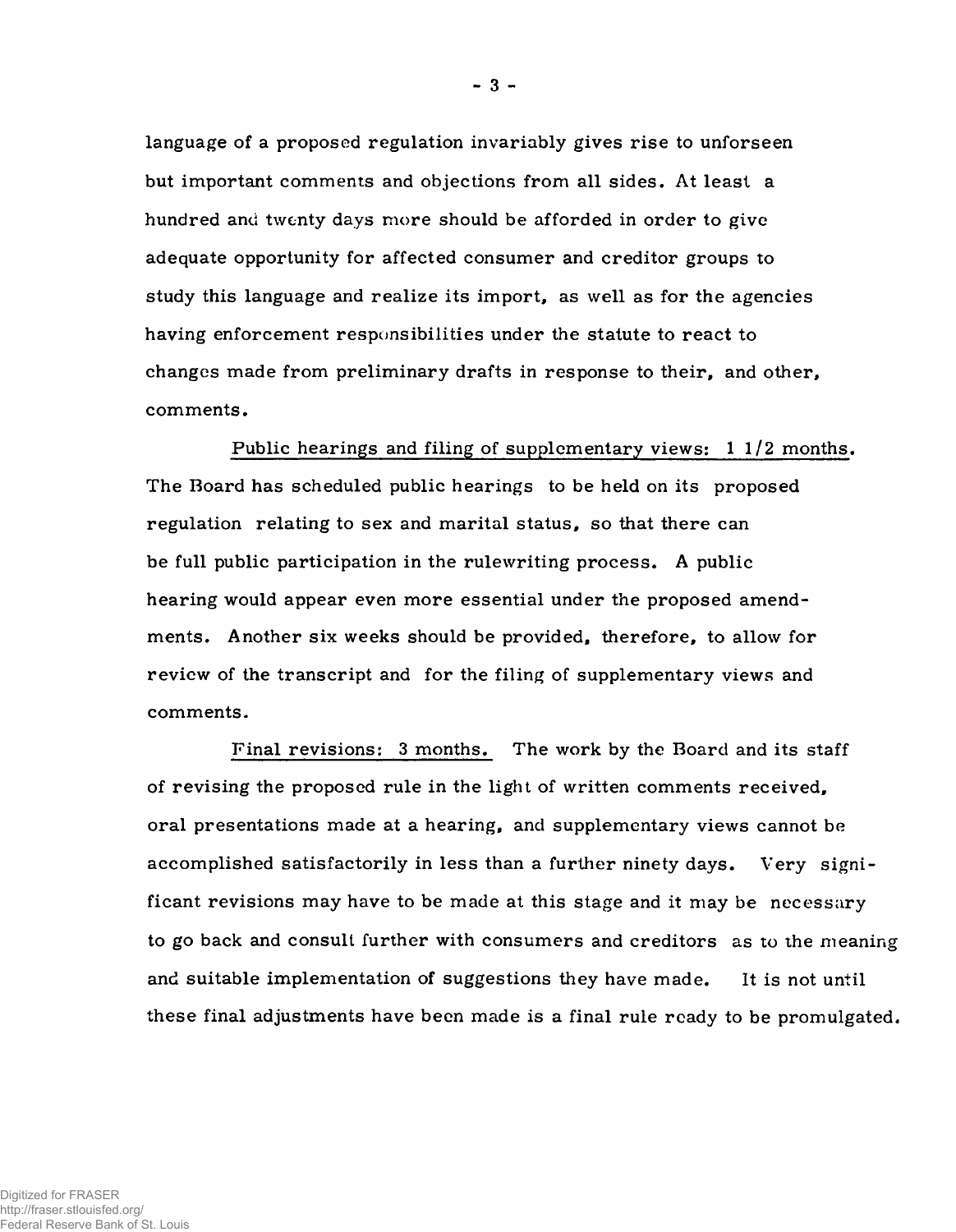It thus appears that the best estimate of a working schedule to complete and publish a regulation implementing  $H.R.$  6516 will total at least eighteen months.

It is only after promulgation of a final rule that consumers and creditors alike receive definite word as to what the new regulation will provide. As stated in the covering letter, six months will provide only a minimum of time for the public to become informed about a matter as critical as these rules would be to the welfare of very many consumers, and for creditors to prepare to comply with such rules. It should be emphasized that the estimates given above are minimums and are based upon actual experience for each phase of the rulewriting process.

The above schedule allows very little time for economic studies to illuminate questions such as the validity of statisticallybased conclusions as to the relationship between age and creditworthiness (some creditors it is understood, have found this particular relationship to be affirm ative at all points along the scale for persons in their middle fifties and beyond). In order to be taken into consideration in the rulewriting process, such studies would probably have to be completed within the first six or eight months. Nor do they allow time for contingencies that might arise requiring republication of a revised rule for comment. Nevertheless, with an two year lead time, the Board could feel more confident of doing a job that would justify the confidence the Congress has shown in it.

**-** 4 **-**